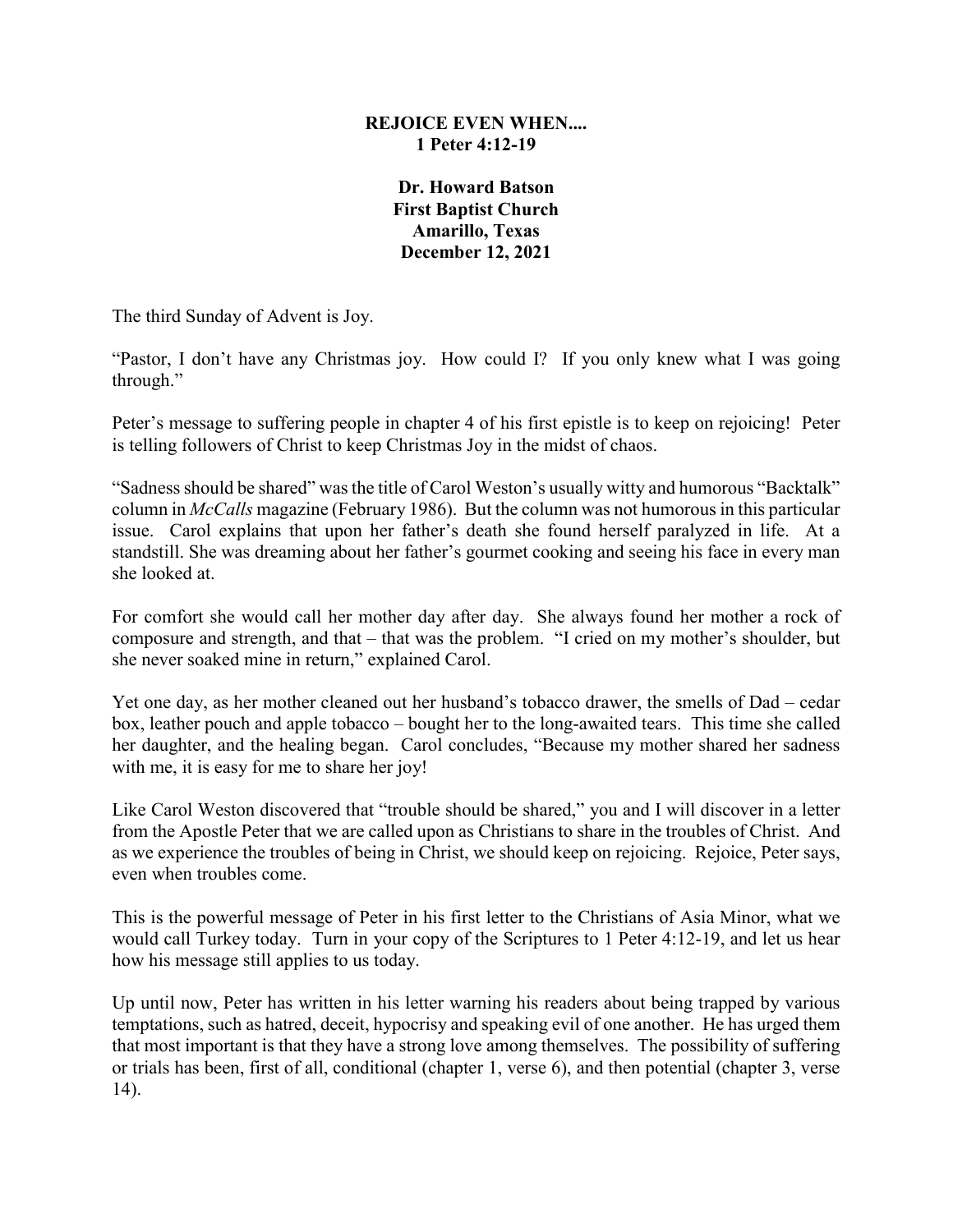But here, in verse 12 of chapter 4, Peter intensifies his focus on the suffering Christians must face. The sufsfering is now actual. The setting is just before Nero's horrible outburst of persecution on the people called Christians. Nero was the Roman emperor who, around AD 64, began to persecute Christians to the point of burning them alive to light his garden and making sport, as animals tore into human flesh. And as the tension was mounting and their persecutions became more open and more harsh, Peter brings his message: "Rejoice even when trouble comes."

Nero, himself, had set the city on fire. Tacitus (a Roman historian alive at the time) gives us Nero's scheme. **To avert suspicion about himself, he put forward as guilty, and afflicted with the most exquisite punishments, those who were hated for their abominations and called "Christians" by the populace.** *Christus***, from whom the name was derived, was punished by the procurator, Pontius Pilate, during the reign of Tiberius. The noxious form of religion, checked for a time, broke out again not only in Judea, its original home, but also in the city of Rome, where all the abominations meet and find devotees. Therefore, first of all, those who confessed to being Christians were arrested and then, as a result of their information, a large number were implicated – not so much on the charge of incendiarism, as for the hatred of human race. They died by methods of mockery. Some were covered with skins of wild beasts and then torn by dogs. Some were crucified. Some were burned as torches, to light the night. But after the extreme cruelty, commiseration was stirred for them, although guilty of deserving the worse penalties, because men felt that their destruction was not on account of public welfare but to gratify the cruelty of Nero. (***The International Standard Bible Encyclopedia,* **Vol. 3)** Tacitus clearly implies that the Christians were innocent, and Nero simply used them as scapegoats.

It is in the midst of a growing persecution that Peter begins to write his epistle.

First of all, Peter says:

## **I. Rejoice even when trouble comes because of the positive results you receive (vs. 12-14).**

Notice verses 12-14. The people in these churches were surprised that being in Christ would result in some hardships for them. Especially the Gentiles, the non-Jewish members, were surprised because they were not used to being mistreated on account of their faith. They thought it strange that in accepting a gospel so full of blessing they also faced new trials of a fiery sort. Earlier in the first chapter of his letter, Peter first introduced the idea of the "fiery test." He explained that just as the refiner purified his gold with fire, God allowed troubles to purge Christians in Asia Minor. But Peter's emphasis is not on the glow of the fire but, rather, on the pure results.

Still today, across America, we have the message of the preachers of health and wealth and prosperity. One would suppose if he or she were to follow their theology that once one proclaims Jesus Christ as Lord and Savior that there will never again be any difficulties, hardships, losses or sufferings among those who call Christ Lord. Of course, nothing could be further from the truth found in Scripture.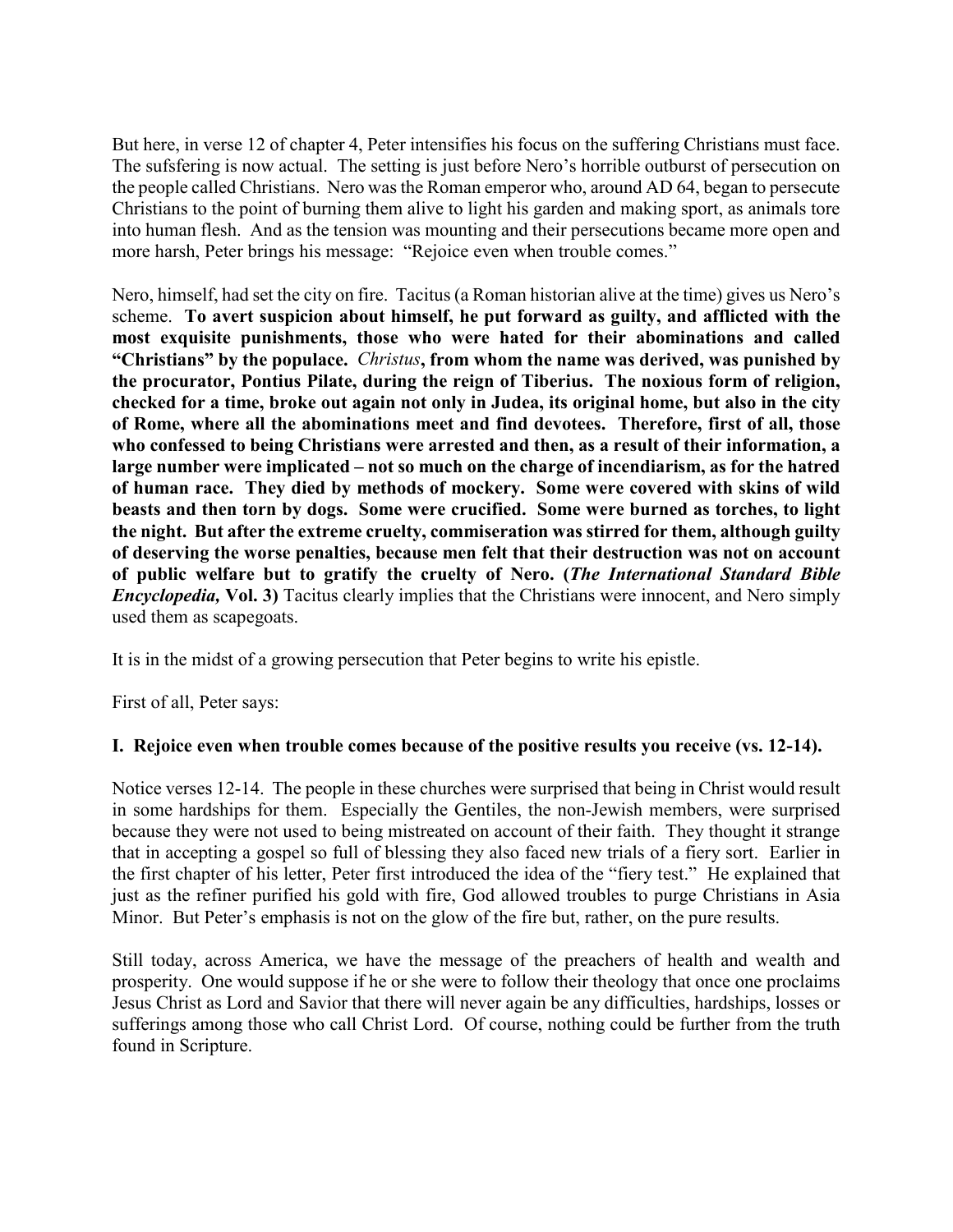As we look in the New Testament, we find that John the Baptist, of whom Jesus said there was no greater man born of woman, found himself in Herod's stinking dungeon. There, an evil woman named Herodias had him beheaded in revenge because he had condemned her immoral conduct. There is no record in Scripture that an angel visited John's cell to explain the meaning of his persecution. This great, godly man, who was the designated forerunner to Jesus, went through the same confusing experiences as we. It is comforting to know that John responded in a very human way. He sent a secret message to Jesus from his prison cell asking, "Are you the one who was to come, or should we expect somebody else?" Have you ever felt like asking that question? When God doesn't respond, when the suffering begins to pile up  $-$  "I don't know, Lord. Are you for real? I wasn't prepared to suffer like this."

Oh, we go quickly over to Stephen in the Book of Acts who was stoned to death for proclaiming the name of Christ. And the disciple James, to whom Acts 12 devotes only one verse: King Herod Agrippa "had James, the brother of John, put to death with the sword." Tradition tell us that ten of the twelve disciples were eventually executed (excluding Judas who committed suicide and John, who was exiled). We also believe that Paul, who was persecuted, stoned, and flogged, was later beheaded in a Roman prison.

I'm not sure, but somewhere we have gotten the notion that the Christian life is a piece of cake. Where is the evidence for the "name it, claim it" theology that promises God will skip along in front of us with His great cosmic broom, sweeping aside each trial and every trouble and uncertainty? Not so. Jesus told his disciples that they should anticipate suffering. He said, "I have told you these things so that you may have peace. In this world you have trouble. But take heart. I have overcome the world" (John 16:33). Paul wrote, "In all our troubles my joy knows no bounds. For when we came to Macedonia, this body of ours had no rest, but we were harassed at every turn – conflicts on the outside, fears within" (2 Corinthians 7:4-5). Peter, again, in our passage, leaves no doubt about the difficulties in this Christian life when he wrote, "Dear friends, do not be surprised at the painful trial you are suffering, as though something strange were happening to you. But rejoice that you may participate in the sufferings of Christ, that you may be overjoyed when His glory is revealed."

(James Dobson) There is in Scripture a consistent, unequivocal expectation that we have been given by the biblical writers. And yet, we seem determined to rewrite the text. It makes us sitting ducks for satanic mischief. Why do so many believers feel that God owes them smooth sailing, or at least a full explanation for the hardships they encounter? Have we forgotten that God, Himself, is holy, majestic, sovereign? That he is accountable to no one? That He's not an errand boy who chases the assignments we dole out? He's not a genie who pops out of the bottle to satisfy our whims. He is not our servant – we are his. And that our very existence is to glorify and honor Him. Even so, sometimes He performs mighty miracles on our behalf, and sometimes He chooses to explain His action in our lives, and sometimes His presence is real, as if we had encountered Him face to face. But at other times, when nothing makes sense, when what we are going through is "not fair", when we feel all alone in God's waiting room, He simply says, "Trust me."

Notice verse 13. One of the positive results of our difficulties is "but in so much that we are sharing Christ's sufferings, keep on rejoicing so that, also, at the uncovering of His glory you may rejoice triumphantly."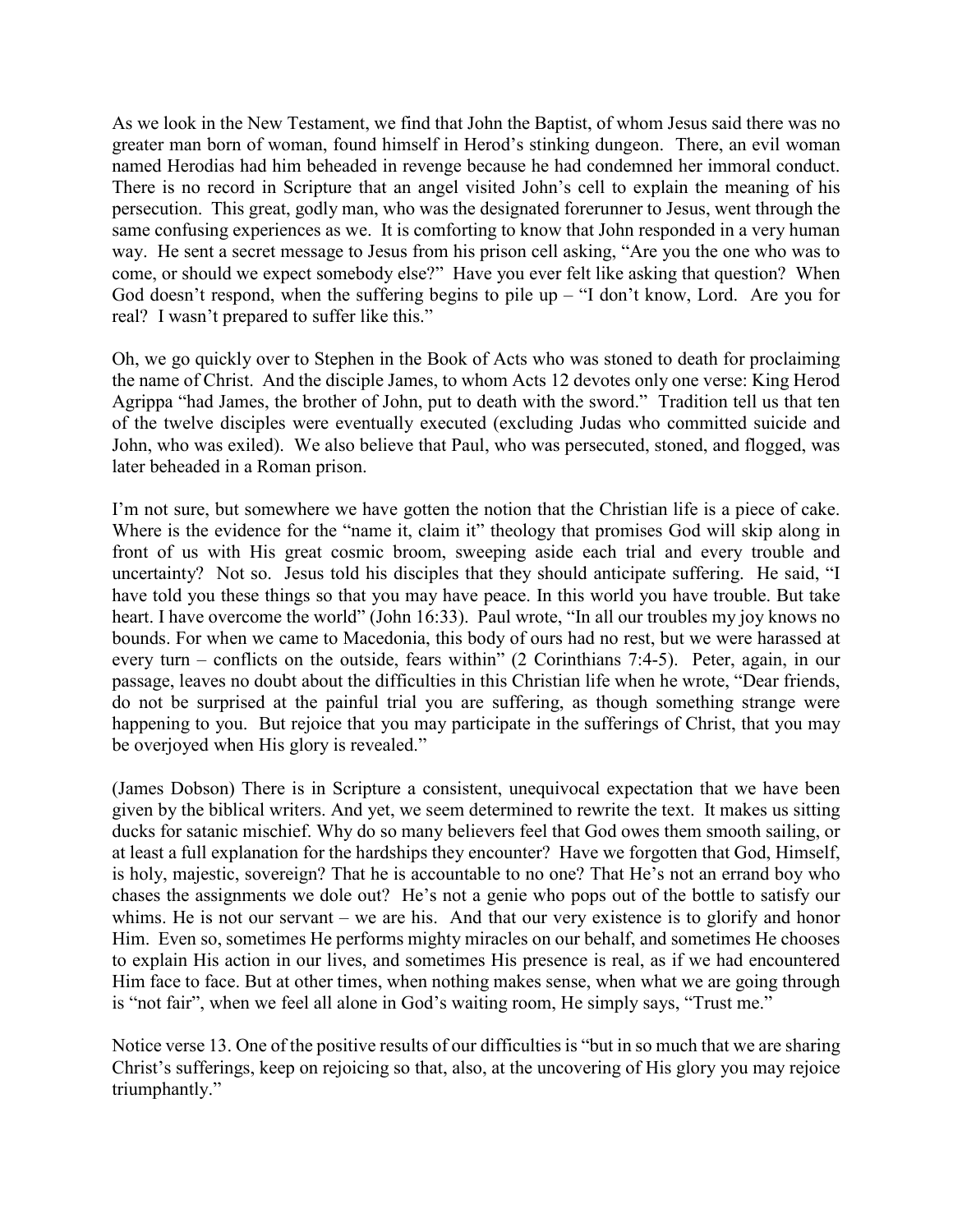Paul also expressed the same idea when he wrote in his letter to the church in Rome, "...and joint heirs with Christ; if so be that we suffer with him, that we may also be glorified together." As Christians of the New Testament were representatives of Christ, they suffered as Christ suffered while on earth. Yet, even as Christ will rejoice as triumphant victor, they will share in his triumph. But all of the positive results are not withheld until the last days.

Another positive result that you receive despite the troubles that come about by your being in Christ is the presence of the Holy Spirit. Notice, verse 14 says it best: "Seeing that you are reproached on account of the name of Christ, you are happy, because the spirit of glory, yes, the spirit of God is dwelling upon you." Peter used the same word "reproached" that is used to describe the cold, bitter mocking that Christ received while he was jeered by the soldiers at Calvary. Even in their trouble, no, especially in their trouble, these early Christians could be happy because of the presence of the Holy Spirit.

The same is true for you and for me that was true for the Christians under Nero's terrible rule. Trouble is unavoidable if we are to become followers of the Chief one who was troubled – Christ. "If they hated me, they will hate you" – words from the lips of Jesus (John 15:18). The equation remains unbroken: as you share His troubles, you will share His glory; and as you receive the insults he received, you will have the same spirit remaining with you as it remained with him. The forms of trouble change, but the positive results do not.

Not only can you rejoice because of the positive results, but you can also

## **II. Rejoice even when trouble comes because your suffering is not the result of your sin (vs. 15-18).**

Notice verses 15-18. In verses 15-18 Peter clarified his use of the word suffering. "Don't misunderstand," Peter seems to have said. "Just because you suffer does not mean that you suffer the Christ-type suffering that I'm talking about." Notice how specific Peter became, even to the point of listing a sample of suffering brought about by evil – murder, theft, evil doing – and amongst this list of horrendous acts he includes troublesome meddling. Peter made sure that the Christians of Asia Minor did not misuse his message as a license to do evil and then console themselves for their suffering.

In verse 16 Peter made the distinction clear. He explained that the suffering that was accompanied by positive results is directly related to one's claim to be a follower of Christ – a Christian. Even this name, in the first century Asia Minor, had developed into somewhat of a sarcastic smirk.

Moreover, Peter delivered an intense message in verse 18: "And if the righteous man is scarcely saved, what will become of the impious man and (the) sinner." The idea comes from Proverbs 11:31. It is important to realize that "scarcely saved" does not mean that there is doubt about our future. Rather, Peter once again emphasizes the troubles through which we will go through in this life. But note the cause for rejoicing – our troubles are not the result of our own bad deeds, as with the ones doing evil. And their future is all the more filled with trouble.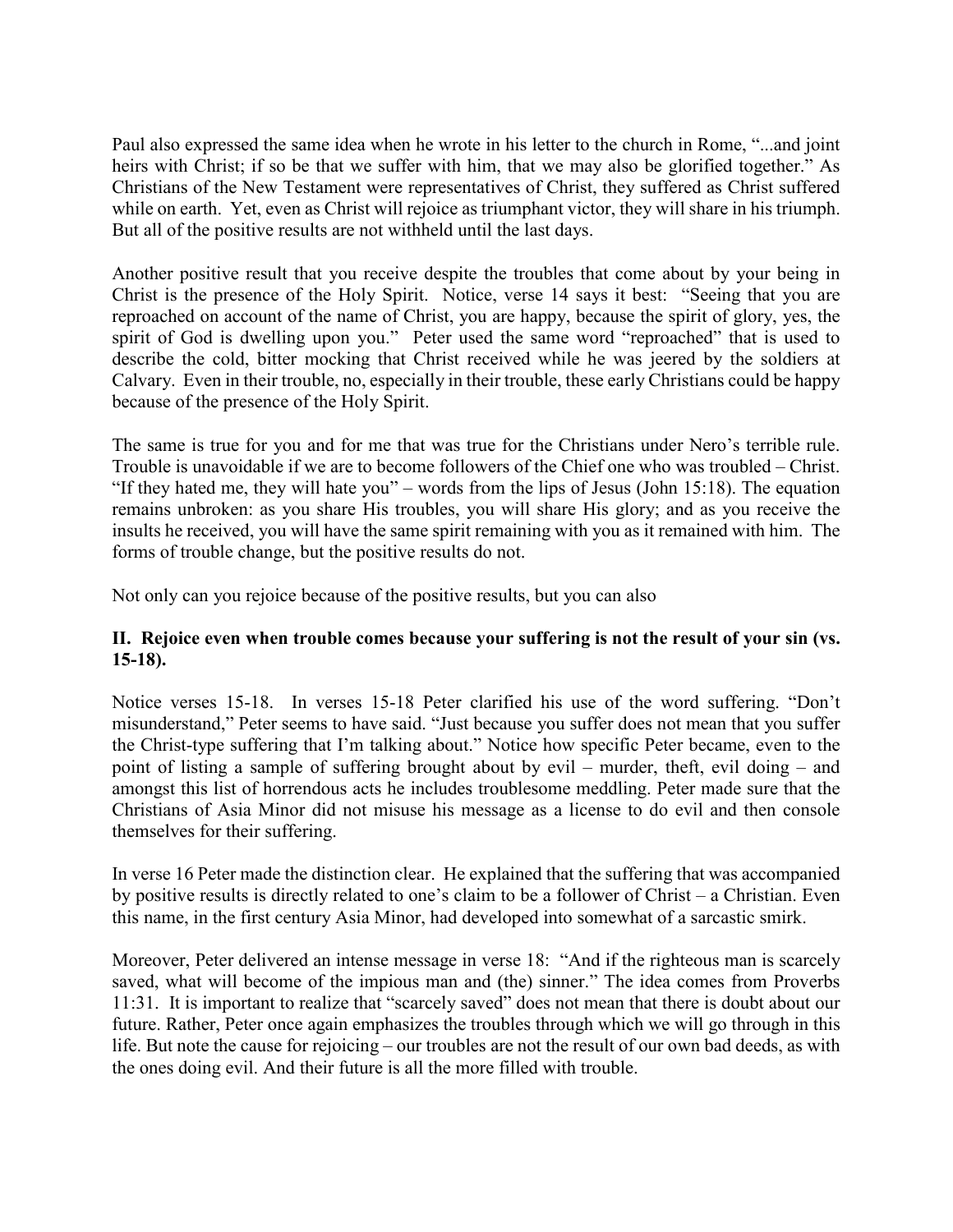A United Press International story appeared in the Hartford City *News-Times*. It explains that a bank robber in Oakland, California, escaped with two million dollars. But he is suing the bank! It seems that a bag of money was loaded with a bomb that releases tear gas and a brightly colored dye. Daniel Canelairo, the robber, suffered some burns from the explosion, and his attorney is quoted as saying, "Daniel is a very mild fellow, but he feels quite strongly that a bank should not be putting these kinds of bombs in their cash drawers." (*Star- Telegram*, Sunday, November 8, 1987). His suffering was a direct result of his committing one of the very evils that Peter lists – theft.

Therefore, it is still true today. You must ask yourselves this question: Is my suffering brought about by living a life-style characterized by those graces which flow from a Christ-like life? The very nature of this world is that it must lash out against goodness. Remember Christ on the cross? If the answer is a sincere "yes," then rejoice even when trouble comes because your suffering is not the result of your sin.

Peter gives us another reason to rejoice in the midst of difficulty.

## **III. Rejoice even when trouble comes because of you opportunities to help others (v. 19).**

Notice verse 19. Because there were no banks in ancient times, a person had to make a decision when he went on a trip. He had to choose an individual to entrust with his money and valuables. And to break such a trust was a serious offense. Peter explained that those who suffered as Christians were to likewise deposit their most precious valuable – their own soul – over to their faithful creator, God. Jesus was the very example when He said while on the cross, "Father, I now commit my spirit into your care" (Luke 23:46).

What is it that Peter taught would be the very partner of this commitment to God? Helping others! Being helpful was not the way to give one's soul over to God, but clearly it would accompany true commitment. Peter said to the ones suffering, not to those to whom no trouble comes, "Commit yourself in well doing."

We often find ourselves intending to help our neighbor clean out his garage just as soon as ours is clean. But the problem is that ours is never clean. Don't wait until your troubles cease to help others. Rather, keep your happy spirit in the midst of trouble because of your opportunities to help others.

And helping others means now. There is a beautiful literary piece called "The Station" by Robert J. Hastings.

**Tucked away in our subconscious is an idyllic vision. We see ourselves on a long trip that spans the continent. We are traveling by train. Out the windows we drink in the passing scene of cars on nearby highways, of children waving at a crossing, of cattle grazing on a distant hillside, of smoke pouring from a power plant, of row upon row of corn and wheat, of flatlands and valleys, of mountains and rolling hillsides, of city skylines and village halls.**